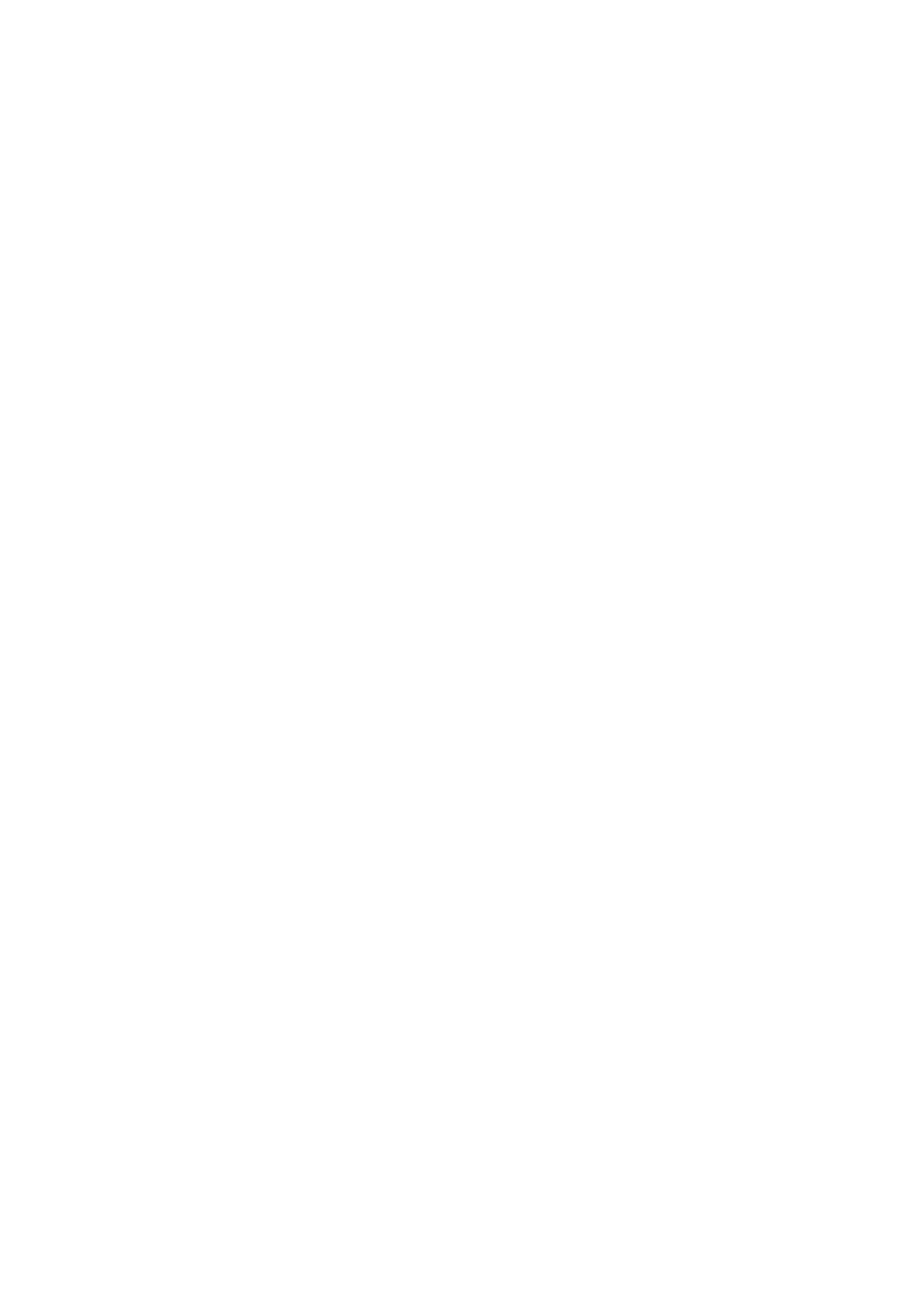### **ANNEX**

### GUIDELINES FOR VESSELS AND UNITS WITH **DYNAMIC POSITIONING (DP) SYSTEMS**

# **TABLE OF CONTENTS**

|                        | 1.1                                                              |                                                             |  |  |  |
|------------------------|------------------------------------------------------------------|-------------------------------------------------------------|--|--|--|
|                        | 1.2                                                              |                                                             |  |  |  |
| $\overline{2}$         |                                                                  |                                                             |  |  |  |
| 3                      |                                                                  |                                                             |  |  |  |
|                        | 3.1                                                              |                                                             |  |  |  |
|                        | 3.2                                                              |                                                             |  |  |  |
|                        | 3.3                                                              |                                                             |  |  |  |
|                        | 3.4                                                              |                                                             |  |  |  |
|                        | 3.5                                                              |                                                             |  |  |  |
|                        | 3.6                                                              | Requirements for essential non-DP systems  12               |  |  |  |
|                        | 3.7                                                              |                                                             |  |  |  |
| $\boldsymbol{\Lambda}$ |                                                                  |                                                             |  |  |  |
| 5                      | SURVEYS, TESTING AND DYNAMIC POSITIONING VERIFICATION ACCEPTANCE |                                                             |  |  |  |
|                        | 5.1                                                              |                                                             |  |  |  |
|                        | 5.2                                                              | <b>Dynamic Positioning Verification Acceptance Document</b> |  |  |  |
| 6                      |                                                                  |                                                             |  |  |  |
|                        |                                                                  |                                                             |  |  |  |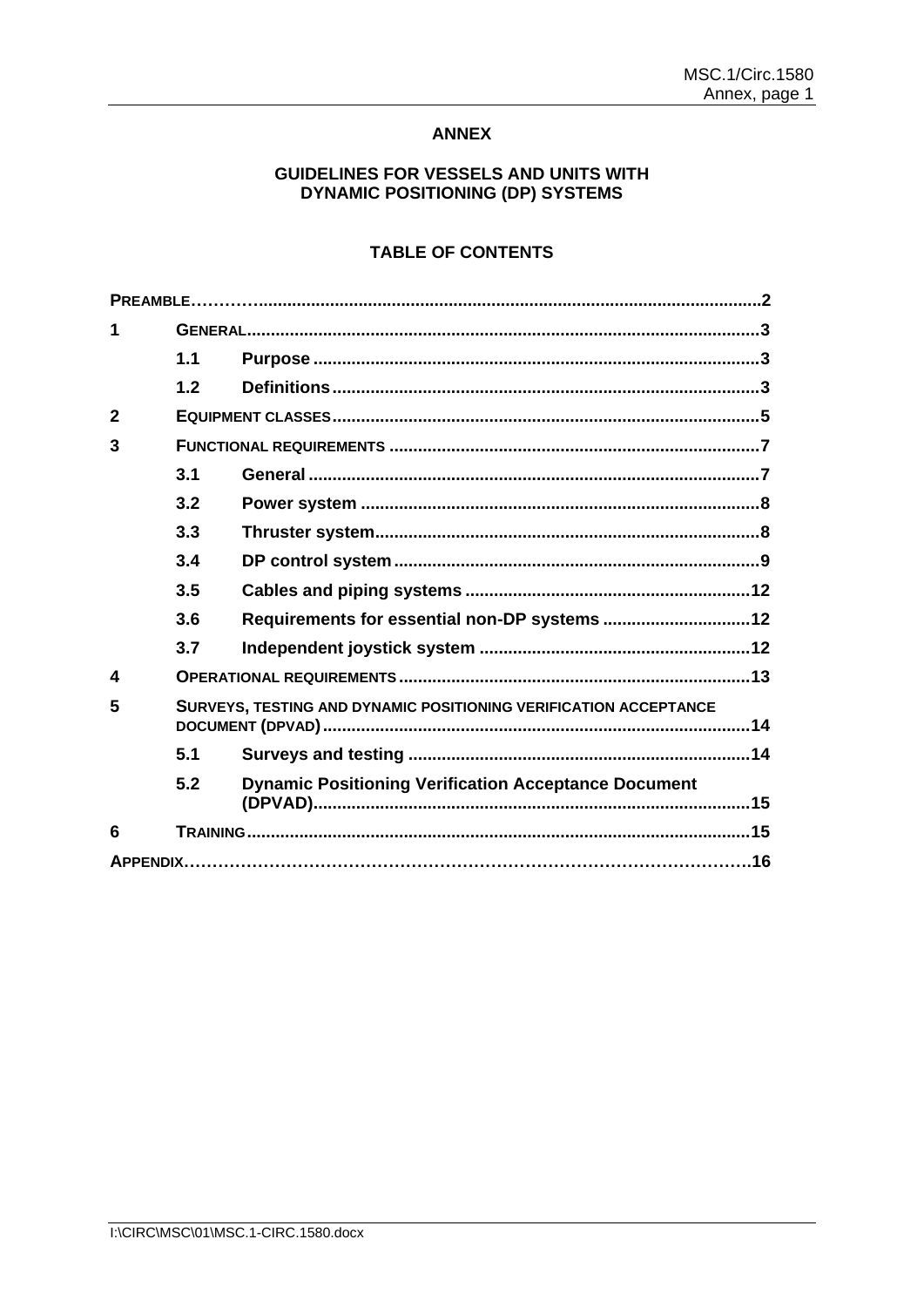## **PREAMBLE**

1 The *Guidelines for vessels with dynamic positioning systems* (MSC/Circ.645) were approved by MSC 63 in May 1994 to provide the industry with an international standard for dynamic positioning systems on all types of vessels. These Guidelines for new vessels and units with dynamic positioning systems have been developed to provide an amended standard reflecting the development in DP operation since 1994 and the current industry practice and DP technologies.

2 It is recommended that the present Guidelines be applied to vessels and units constructed on or after 9 June 2017. For vessels and units constructed on or after 1 July 1994 but before 9 June 2017, the previous version of the Guidelines (MSC/Circ.645) may continue to be applied, however it is recommended that section 4 of the present Guidelines be applied to all new and existing vessels and units, as appropriate.

3 Taking into account that dynamically positioned vessels are moved and operated internationally and recognizing that the design and operating criteria require special consideration, these Guidelines have been developed to facilitate international operation without having to document the dynamic positioning system in detail for every new area of operation.

4 Compliance with the Guidelines should be documented by means of a Dynamic Positioning Verification Acceptance Document (DPVAD) for the dynamic positioning system.

5 If the Administration exempts any vessel or unit which embodies features of a novel kind from any of the provisions of these Guidelines, the exemptions should be listed in the DPVAD.

6 If the Administration approves alternative design and arrangements for any particular provision of these Guidelines, pertinent technical information about the approval should be summarized and annexed to the DPVAD.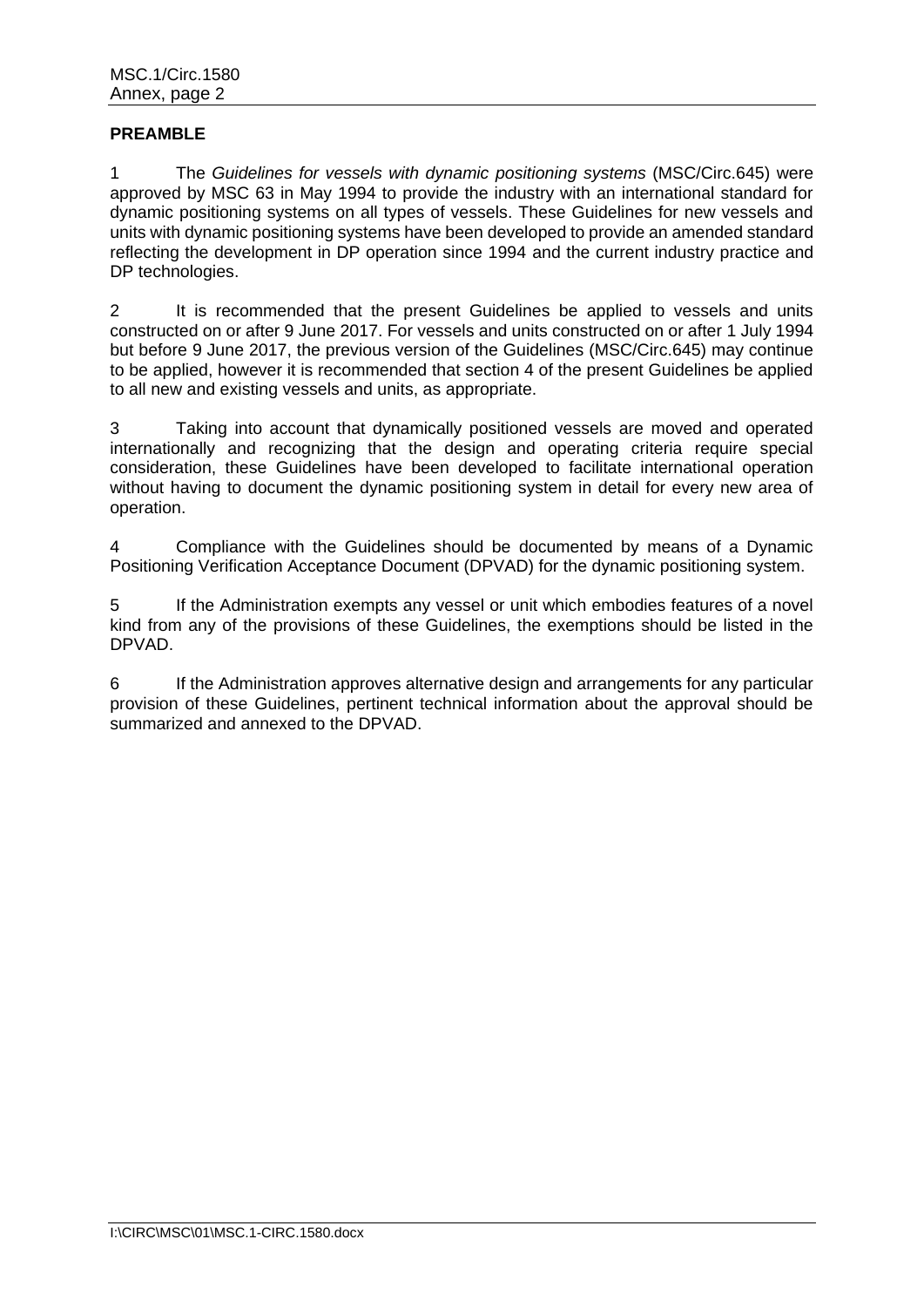## **1 GENERAL**

### **1.1 Purpose**

The purpose of these Guidelines is to recommend the design criteria, equipment, operating provisions and testing as well as a documentation regime for dynamic positioning systems in order to reduce the risk to the personnel, the vessel, other vessels or structures, sub-sea installations and the environment, while performing operations under dynamic positioning control.

## **1.2 Definitions**

For the purpose of these Guidelines, unless expressly provided otherwise, the terms used herein are defined hereunder:

1.2.1 *Activity-Specific Operating Guidelines (ASOG)* means guidelines on the operational, environmental and equipment performance limits for the location and specific activity. (For drilling operations, the ASOG may be known as the Well-Specific Operating Guidelines (WSOG)).

1.2.2 *Bus-tie breaker* means a device connecting/disconnecting switchboard sections ("closed bus-tie(s)" means connected).

1.2.3 *Company* means the owner of the ship or any other organization or person such as the manager, or the bareboat charterer, who has assumed the responsibility for operation of the ship from the owner of the ship and who on assuming such responsibility has agreed to take over all duties and responsibilities imposed by the International Safety Management Code.

1.2.4 *Computer system* means a system consisting of one or more computers and associated hardware, software and their interfaces.

1.2.5 *Consequence analysis* means a software function continuously verifying that the vessel will remain in position even if the worst-case failure occurs.

1.2.6 *Dynamic Positioning control station (DP control station)* means a workstation designated for DP operations, where necessary information sources, such as indicators, displays, alarm panels, control panels and internal communication systems are installed (this includes: DP control and independent joystick control operator stations, required position reference systems' Human Machine Interface (HMI), manual thruster levers, mode change systems, thruster emergency stops, internal communications).

1.2.7 *Dynamic Positioning operation (DP operation)* means using the DP system to control at least two degrees of freedom in the horizontal plane automatically*.*

1.2.8 *Dynamic Positioning Verification Acceptance Document (DPVAD)* means the document issued by the Administration or its Recognized Organization to a DP vessel complying with these Guidelines. (See appendix for model form.)

1.2.9 *Dynamically positioned vessel (DP vessel)* means a unit or a vessel which automatically maintains its position and/or heading (fixed location, relative location or predetermined track) by means of thruster force.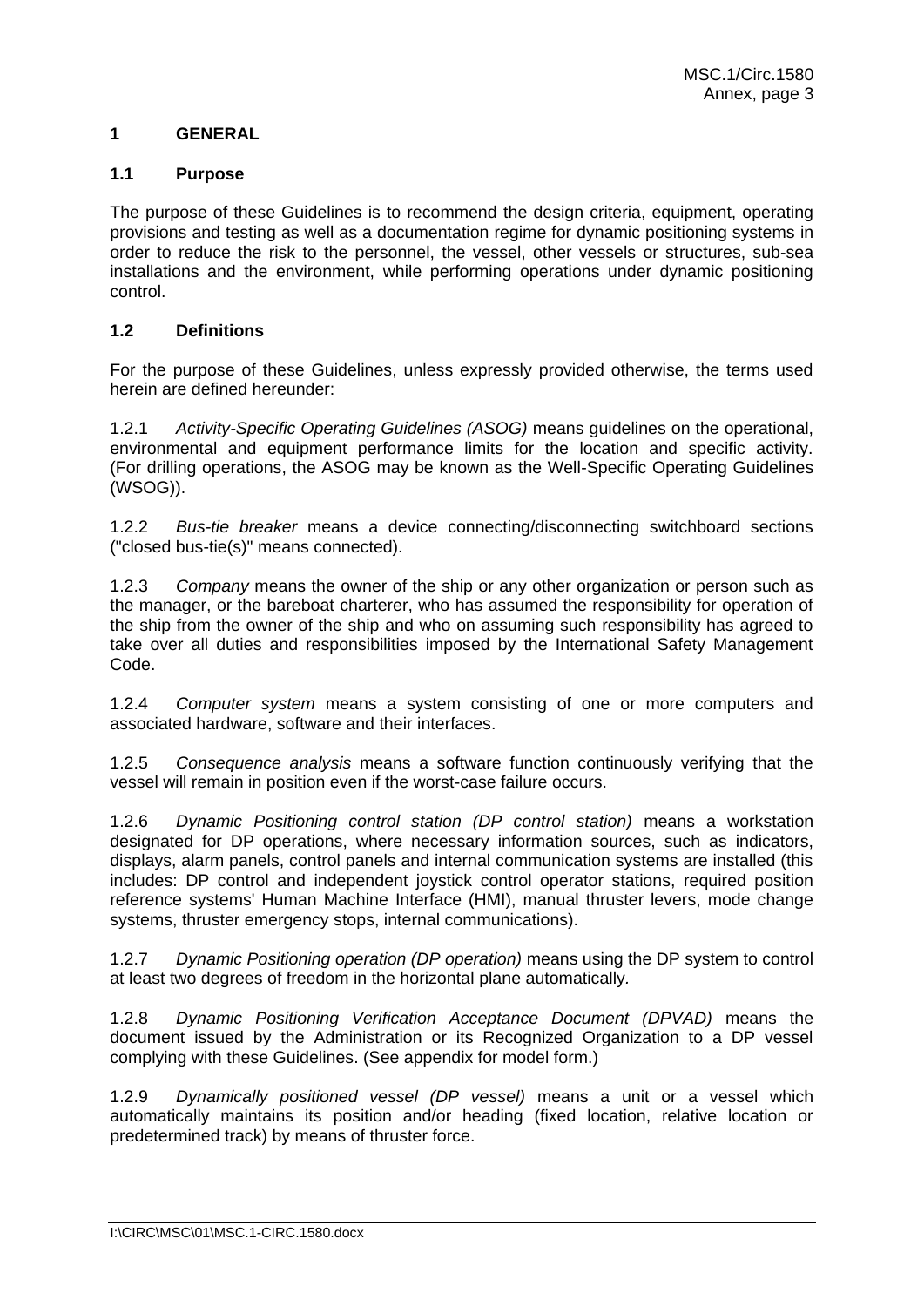1.2.10 *Dynamic Positioning control system (DP control system)* means all control components and systems, hardware and software necessary to dynamically position the vessel. The DP control system consists of the following:

- .1 computer system/joystick system;
- .2 sensor system(s);
- .3 control stations and display system (operator panels);
- .4 position reference system(s);
- .5 associated cabling and cable routeing; and
- .6 networks.

1.2.11 *Dynamic Positioning system (DP system)* means the complete installation necessary for dynamically positioning a vessel comprising, but not limited to, the following sub-systems:

- .1 power system;
- .2 thruster system; and
- .3 DP control system.

1.2.12 *Failure* means an occurrence in a component or system that causes one or both of the following effects:

- .1 loss of component or system function; and/or
- .2 deterioration of functional capability to such an extent that the safety of the vessel, personnel or environment protection is significantly reduced.

1.2.13 *Failure Modes and Effects Analysis (FMEA)* means a systematic analysis of systems and sub-systems to a level of detail that identifies all potential failure modes down to the appropriate sub-system level and their consequences.

1.2.14 *FMEA proving trials* means the test program for verifying the FMEA.

1.2.15 *Hidden failure* means a failure that is not immediately evident to operations or maintenance personnel and has the potential for failure of equipment to perform an on-demand function, such as protective functions in power plants and switchboards, standby equipment, backup power supplies or lack of capacity or performance.

1.2.16 *Joystick system* means a system with centralized manual position control and manual or automatic heading control.

1.2.17 *Loss of position and/or heading* means that the vessel's position and/or heading is outside the limits set for carrying out the DP activity in progress.

1.2.18 *Position keeping* means maintaining a desired position and/or heading or track within the normal excursions of the control system and the defined environmental conditions (e.g. wind, waves, current, etc.).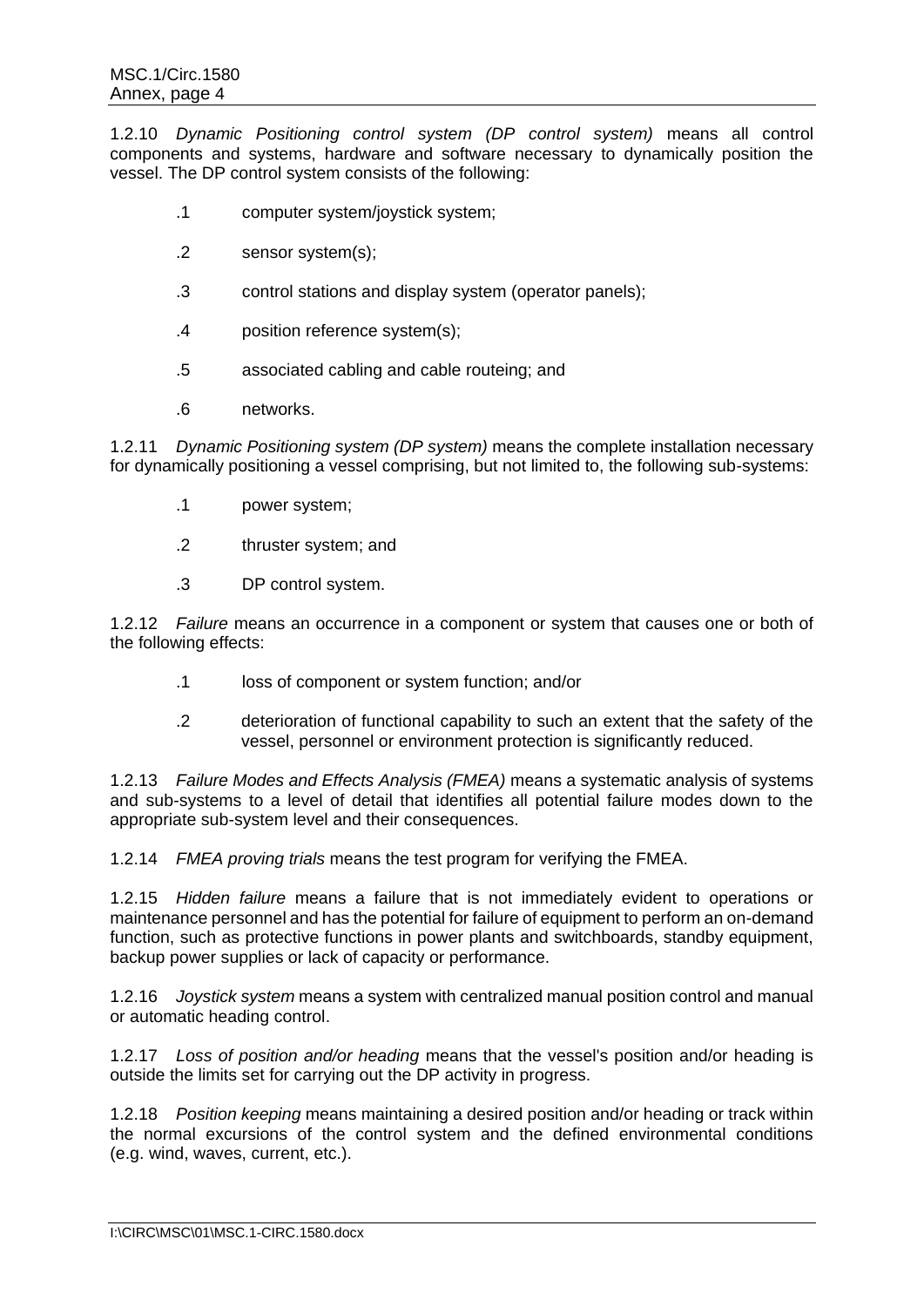1.2.19 *Power management system* means a system that ensures continuity of electrical supply under all operating conditions.

1.2.20 *Power system* means all components and systems necessary to supply the DP system with power. The power system includes but is not limited to:

- .1 prime movers with necessary auxiliary systems including piping, fuel, cooling, pre-lubrication and lubrication, hydraulic, pre-heating, and pneumatic systems;
- .2 generators;
- .3 switchboards;
- .4 distribution systems (cabling and cable routeing);
- .5 power supplies, including uninterruptible power supplies (UPS); and
- .6 power management system(s) (as appropriate).

1.2.21 *Redundancy* means the ability of a component or system to maintain or restore its function when a single failure has occurred. Redundancy can be achieved, for instance, by the installation of multiple components, systems or alternative means of performing a function.

1.2.22 *Time to safely terminate (operations)* means the amount of time required in an emergency to safely cease operations of the DP vessel.

1.2.23 *Thruster system* means all components and systems necessary to supply the DP system with thrust force and direction. The thruster system includes:

- .1 thrusters with drive units and necessary auxiliary systems including piping, cooling, hydraulic, and lubrication systems, etc.;
- .2 main propellers and rudders if these are under the control of the DP system;
- .3 thruster control system(s);
- .4 manual thruster controls; and
- .5 associated cabling and cable routeing.

1.2.24 *Worst-Case Failure Design Intent (WCFDI)* means the specified minimum DP system capabilities to be maintained following the worst-case failure. The worst-case failure design intent is used as the basis of the design. This usually relates to the number of thrusters and generators that can simultaneously fail.

1.2.25 *Worst-Case Failure (WCF)* means the identified single fault in the DP system resulting in maximum detrimental effect on DP capability as determined through the FMEA.

### **2 EQUIPMENT CLASSES**

2.1 A DP system consists of components and systems acting together to achieve sufficiently reliable position keeping capability. The necessary redundancy level for components and systems is determined by the consequence of a loss of position and/or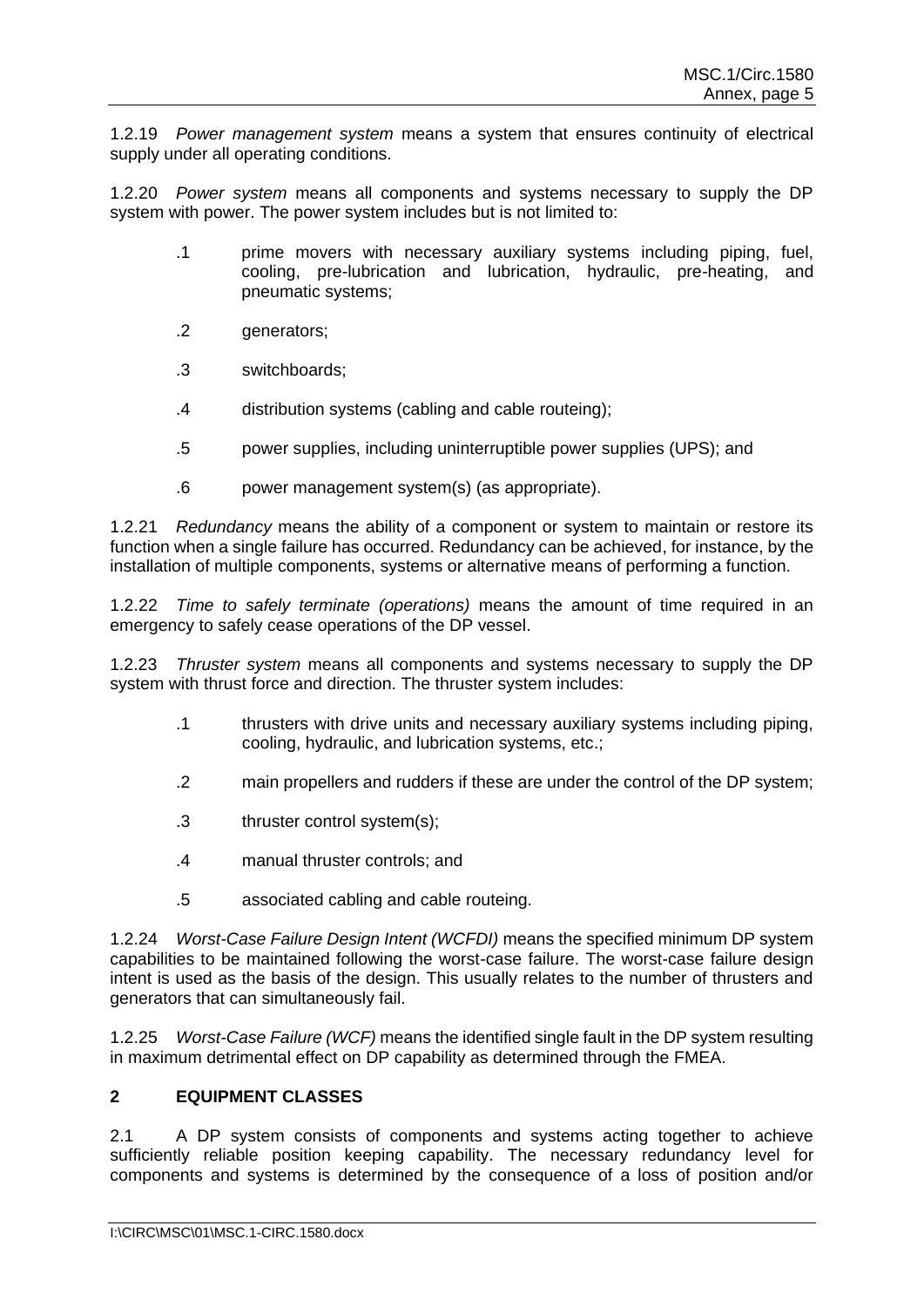heading keeping capability. To achieve this philosophy the requirements have been grouped into three equipment classes. For each equipment class, the associated worst-case failure should be defined as in paragraph 2.2 below. The equipment class of the vessel required for a particular operation should be agreed between the company and the customer based on a risk analysis of the consequence of a loss of position and/or heading. Otherwise, the Administration or coastal State may decide the equipment class for the particular operation.

- 2.2 The equipment classes are defined by their worst-case failure modes as follows:
	- .1 For equipment class 1, a loss of position and/or heading may occur in the event of a single fault.
	- .2 For equipment class 2, a loss of position and/or heading will not occur in the event of a single fault in any active component or system. Common static components may be accepted in systems which will not immediately affect position keeping capabilities upon failure (e.g. ventilation and seawater systems not directly cooling running machinery). Normally such static components will not be considered to fail where adequate protection from damage is demonstrated to the satisfaction of the Administration. Single failure criteria include, but are not limited to:
		- .1 any active component or system (generators, thrusters, switchboards, communication networks, remote-controlled valves, etc.); and
		- .2 any normally static component (cables, pipes, manual valves, etc.) that may immediately affect position keeping capabilities upon failure or is not properly documented with respect to protection.
	- .3 For equipment class 3, a loss of position and/or heading will not occur in the event of a single fault or failure. A single failure includes:
		- .1 items listed above for class 2, and any normally static component assumed to fail;
		- .2 all components in any one watertight compartment, from fire or flooding; and
		- .3 all components in any one fire sub-division, from fire or flooding (for cables, see also paragraph 3.5.1).

2.3 For equipment classes 2 and 3, a single inadvertent act should be considered as a single fault if such an act is reasonably probable.

2.4 Based on the single failure criteria in paragraph 2.2, the worst-case failure should be determined and used as the criterion for the consequence analysis (see paragraph 3.4.2.4).

2.5 The Administration should assign the relevant equipment class to a DP vessel based on the criteria in paragraph 2.2 and state it in the DPVAD (see paragraph 5.2).

2.6 When a DP vessel is assigned an equipment class this means that the DP vessel is suitable for DP operations within the assigned and lower equipment classes.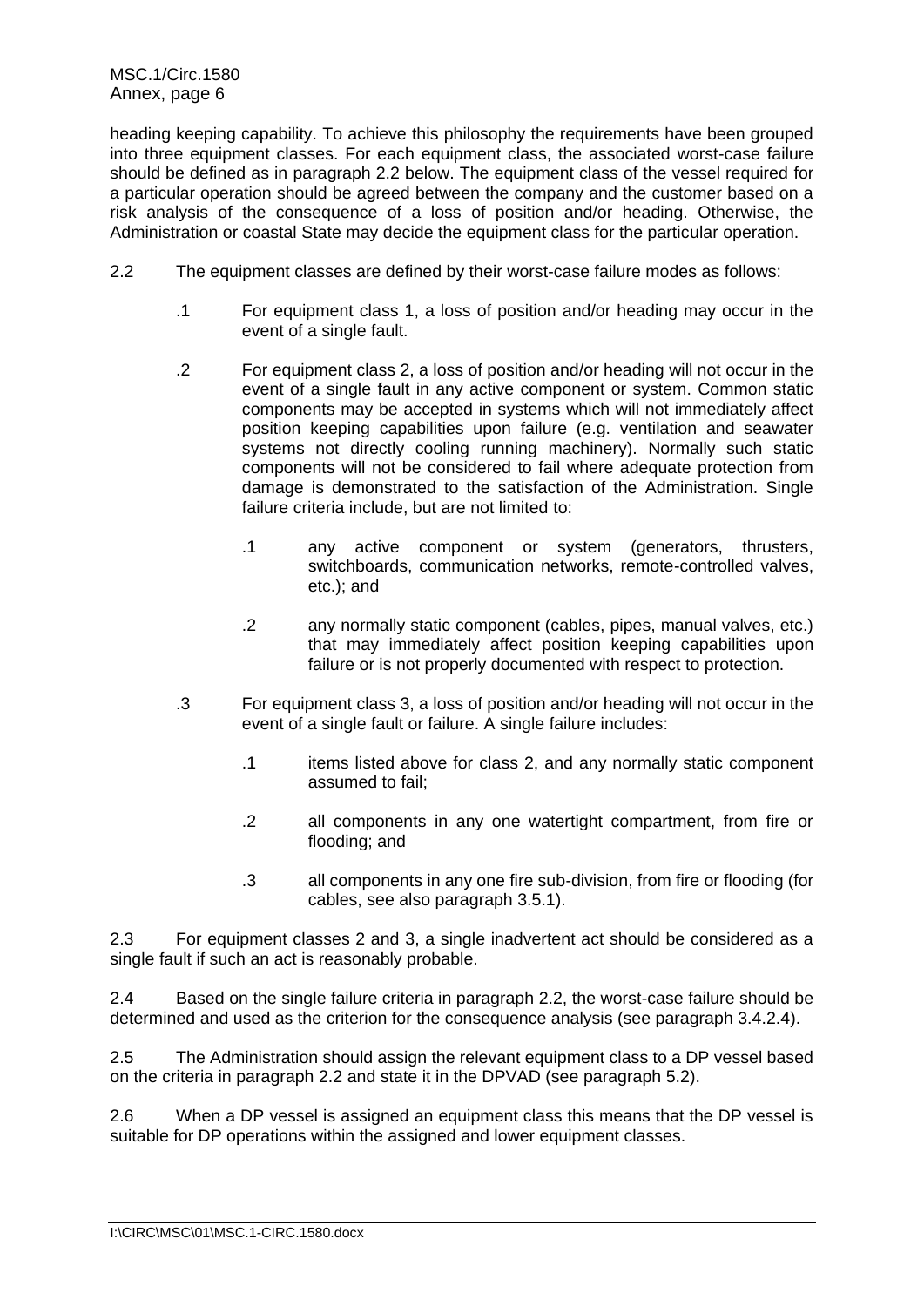2.7 It is a provision of the Guidelines that the DP vessel is operated in such a way that the worst-case failure, as determined in paragraph 2.2, can occur at any time without causing a breach of acceptable excursion criteria set for loss of position and/or heading for equipment classes 2 and 3.

## **3 FUNCTIONAL REQUIREMENTS**

### **3.1 General**

3.1.1 Insofar as is practicable, all components in a DP system should be designed, constructed and tested in accordance with international standards recognized by the Administration.

3.1.2 If external forces from mission-related systems (cable lay, pipe lay, mooring, etc.) have a direct impact on DP performance, the influence of these systems should be considered and factored into the DP system design. Where available from the DP system or equipment manufacturer, such data inputs should be provided automatically to the DP control system. Additionally, provisions should be made to provide such data inputs into the DP control system manually. These systems and the associated automatic inputs should be subject to surveys, testing and analysis specified in paragraph 5.1.

3.1.3 In order to meet the single failure criteria given in paragraph 2.2, redundancy of components will normally be necessary as follows:

- .1 for equipment class 2, redundancy of all active components; and
- .2 for equipment class 3, redundancy of all components and A-60 physical separation of the components.

3.1.4 For equipment class 3, full redundancy of the control systems may not be possible. (i.e. there may be a need for a single changeover system from the main computer system to the backup computer system). Such connections between otherwise redundant and separated systems may be accepted when these are operated so that they do not represent a possible failure propagation path during DP operations. Failure in one system should in no case be transferred to the other redundant system.

3.1.5 For equipment classes 2 and 3, connections between otherwise redundant and separated systems should be kept to a minimum and made to fail to the safest condition. Failure in one system should in no case be transferred to the other redundant system.

3.1.6 Redundant components and systems should be immediately available without needing manual intervention from the operators and with such capacity that the DP operation can be continued for such a period that the work in progress can be terminated safely. The transfer of control should be smooth and within acceptable limitations of the DP operation(s) for which the vessel is designed.

3.1.7 For equipment classes 2 and 3, hidden failure monitoring should be provided on all devices where the FMEA shows that a hidden failure will result in a loss of redundancy.

3.1.8 The DP control station should be arranged where the operator has a good view of the vessel's exterior limits and the surrounding area. Equipment that should be located at the DP control station includes, but is not limited to:

.1 DP control and independent joystick control operator stations;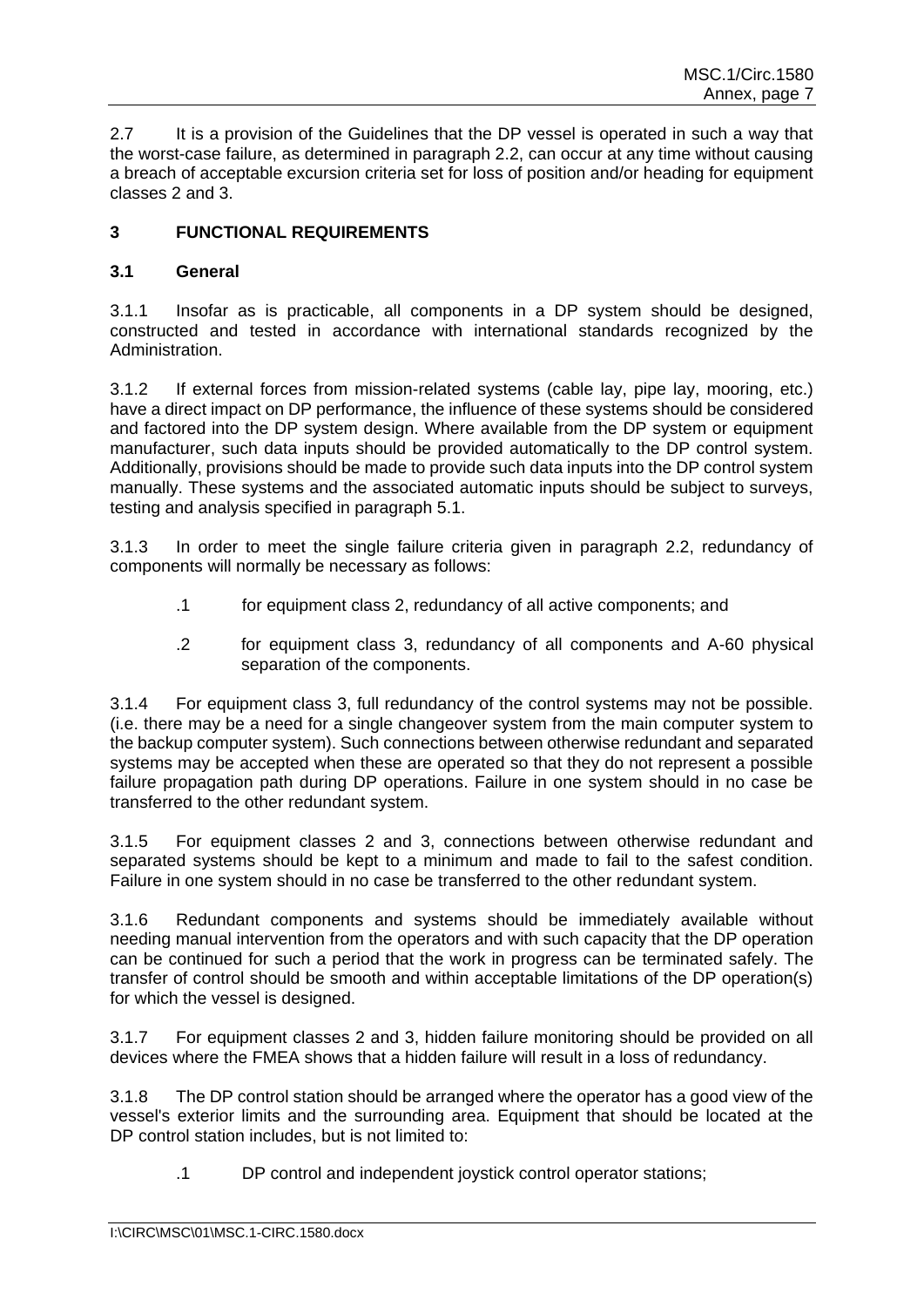- .2 manual thruster levers;
- .3 mode change systems;
- .4 thruster emergency stops;
- .5 internal communications; and
- .6 position reference systems' HMI, when considered necessary.

#### **3.2 Power system**

3.2.1 The power system should have an adequate response time to changes in power demand.

3.2.2 For equipment class 1, the power system need not be redundant.

3.2.3 For equipment class 2, the power system should be divisible into two or more systems so that, in the event of failure of one sub-system, at least one other system will remain in operation and provide sufficient power for station keeping. The power system(s) may be run as one system during operation, but should be arranged by bus-tie breaker(s) to separate the systems automatically upon failures which could be transferred from one system to another, including, but not limited to, overloading and short circuits.

3.2.4 For equipment class 3, the power system should be divisible into two or more systems so that, in the event of failure of one system, at least one other system will remain in operation and provide sufficient power for station keeping. The divided power system should be located in different spaces separated by A-60 class divisions. Where the power systems are located below the operational waterline, the separation should also be watertight. Bus-tie breakers should be open during equipment class 3 operations unless equivalent integrity of power operation can be accepted according to paragraph 3.1.4.

3.2.5 For equipment classes 2 and 3, the power available for position keeping should be sufficient to maintain the vessel in position after worst-case failure according to paragraph 2.2.

3.2.6 For equipment classes 2 and 3, at least one automatic power management system (PMS) should be provided and should have redundancy according to the equipment class and a blackout prevention function.

3.2.7 Alternative energy storage (e.g. batteries and fly-wheels) may be used as sources of power to thrusters as long as all relevant redundancy, independency and separation requirements for the relevant notation are complied with. For equipment classes 2 and 3, the available energy from such sources may be included in the consequence analysis function required in paragraph 3.4.2.4 when reliable energy measurements can be provided for the calculations.

3.2.8 Sudden load changes resulting from single faults or equipment failures should not create a blackout.

### **3.3 Thruster system**

3.3.1 Each thruster on a DP system should be capable of being remote-controlled individually, independently of the DP control system.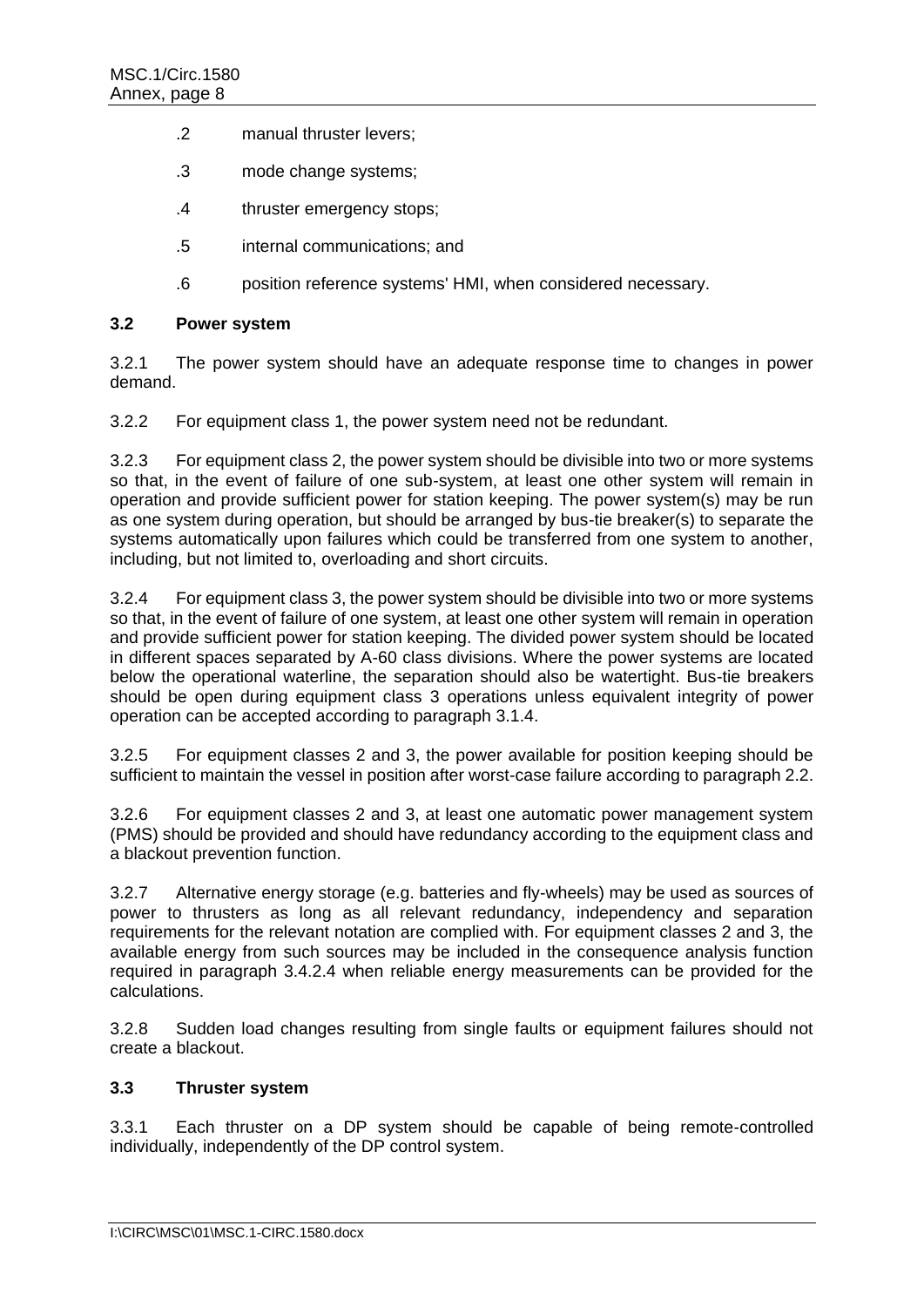3.3.2 The thruster system should provide adequate thrust in longitudinal and lateral directions, and provide yawing moment for heading control.

3.3.3 For equipment classes 2 and 3, the thruster system should be connected to the power system in such a way that paragraph 3.3.2 can be complied with even after failure of one of the constituent power systems and the thrusters connected to that system.

3.3.4 The values of thruster force used in the consequence analysis (see paragraph 3.4.2.4) should be corrected for interference between thrusters and other effects which would reduce the effective force.

3.3.5 Failure of a thruster system including pitch, azimuth and/or speed control, should not cause an increase in thrust magnitude or change in thrust direction.

3.3.6 Individual thruster emergency stop systems should be arranged in the DP control station. For equipment classes 2 and 3, the thruster emergency stop system should have loop monitoring. For equipment class 3, the effects of fire and flooding should be considered.

#### **3.4 DP control system**

- 3.4.1 General
	- .1 In general, the DP control system should be arranged in a DP control station where the operator has a good view of the vessel's exterior limits and the surrounding area.
	- .2 The DP control station should display information from the power system, thruster system and DP control system to ensure that these systems are functioning correctly. Information necessary to safely operate the DP system should be visible at all times. Other information should be available upon the operator's request.
	- .3 Display systems and the DP control station in particular should be based on sound ergonomic principles which promote proper operation of the system. The DP control system should provide for easy accessibility of the control mode, i.e. manual joystick, or automatic DP control of thrusters, propellers and rudders, if part of the thruster system. The active control mode should be clearly displayed.
	- .4 For equipment classes 2 and 3, operator controls should be designed so that no single inadvertent act on the operator's panel can lead to a loss of position and/or heading.
	- .5 Alarms and warnings for failures in all systems interfaced to and/or controlled by the DP control system should be audible and visual. A record of their occurrence and of status changes should be provided together with any necessary explanations.
	- .6 The DP control system should prevent failures being transferred from one system to another. The redundant components should be so arranged that any failed component or components may be easily isolated so that the other component(s) can take over smoothly with no loss of position and/or heading.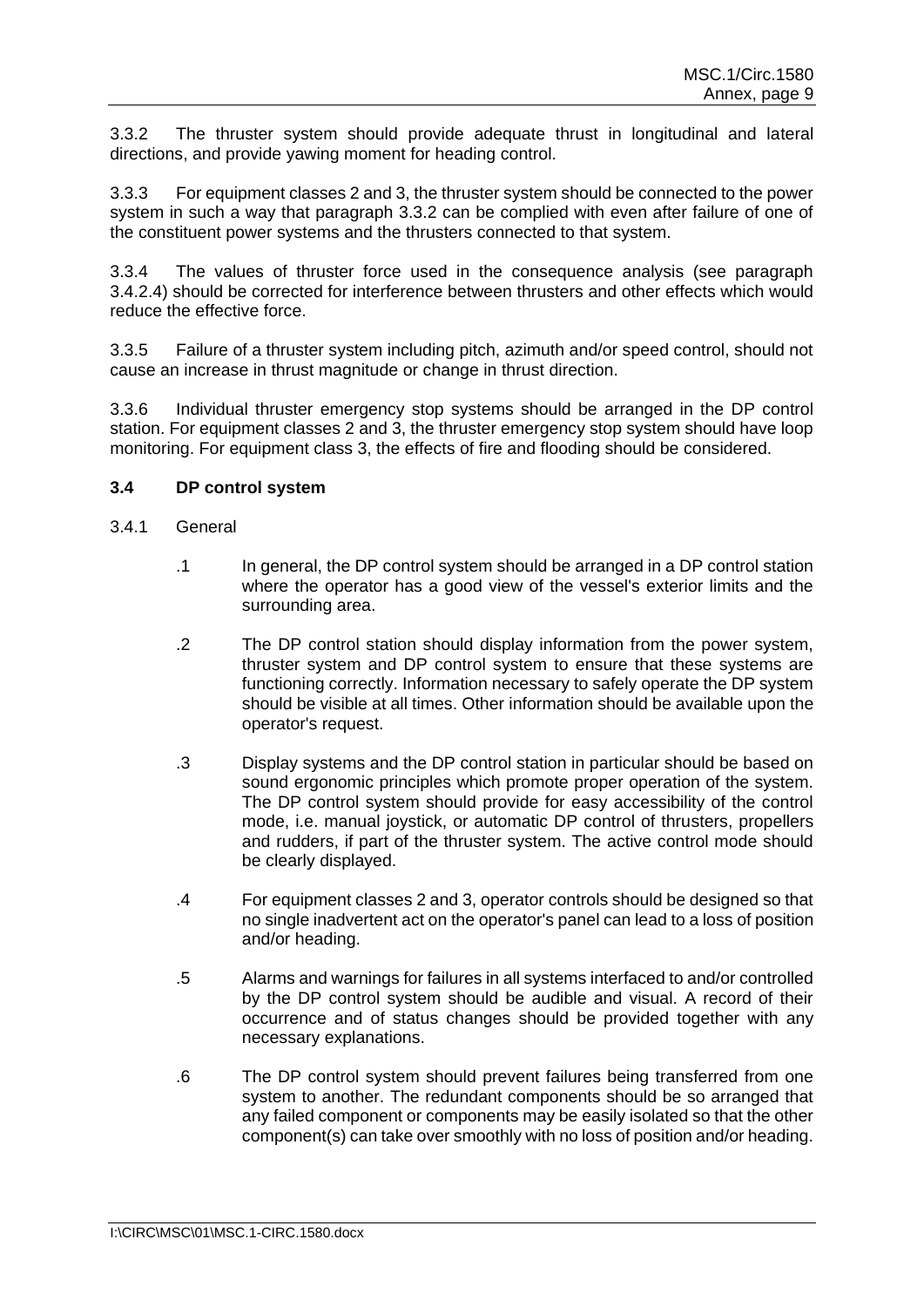- .7 It should be possible to control the thrusters manually, by individual levers and by an independent joystick, in the event of failure of the DP control system. If an independent joystick is provided with sensor inputs, failure of the main DP control system should not affect the integrity of the inputs to the independent joystick.
- .8 A dedicated UPS should be provided for each DP control system (i.e. minimum one UPS for equipment class 1, two UPSs for equipment class 2 and three UPSs for equipment class 3) to ensure that any power failure will not affect more than one computer system and its associated components. The reference systems and sensors should be distributed on the UPSs in the same manner as the control systems they serve, so that any power failure will not cause loss of position keeping ability. An alarm should be initiated in case of loss of charge power. UPS battery capacity should provide a minimum of 30 minutes operation following a main supply failure. For equipment classes 2 and 3, the charge power for the UPSs supplying the main control system should originate from different power systems.
- .9 The software should be produced in accordance with an appropriate international quality standard recognized by the Administration.

### 3.4.2 Computers

- .1 For equipment class 1, the DP control system need not be redundant.
- .2 For equipment class 2, the DP control system should consist of at least two computer systems so that, in case of any single failure, automatic position keeping ability will be maintained. Common facilities such as self-checking routines, alignment facilities, data transfer arrangements and plant interfaces should not be capable of causing failure of more than one computer system. An alarm should be initiated if any computer fails or is not ready to take control.
- .3 For equipment class 3, the main DP control system should consist of at least two computer systems arranged so that, in case of any single failure, automatic position keeping ability will be maintained. Common facilities such as self-checking routines, alignment facilities, data transfer arrangements and plant interfaces should not be capable of causing failure of more than one computer system. The two or more computer systems mentioned above do not include the backup computer system; thus, in addition, one separate backup DP control system should be arranged, see paragraph 3.4.2.6. An alarm should be initiated if any computer fails or is not ready to take control.
- .4 For equipment classes 2 and 3, the DP control system should include a software function, normally known as "consequence analysis", which continuously verifies that the vessel will remain in position even if the worst-case failure occurs. This analysis should verify that the thrusters, propellers and rudders (if included under DP control) that remain in operation after the worst-case failure can generate the same resultant thruster force and moment as required before the failure. The consequence analysis should provide an alarm if the occurrence of a worst-case failure were to lead to a loss of position and/or heading due to insufficient thrust for the prevailing environmental conditions (e.g. wind, waves, current, etc.). For operations which will take a long time to safely terminate, the consequence analysis should include a function which simulates the remaining thrust and power after the worst-case failure, based on input of the environmental conditions.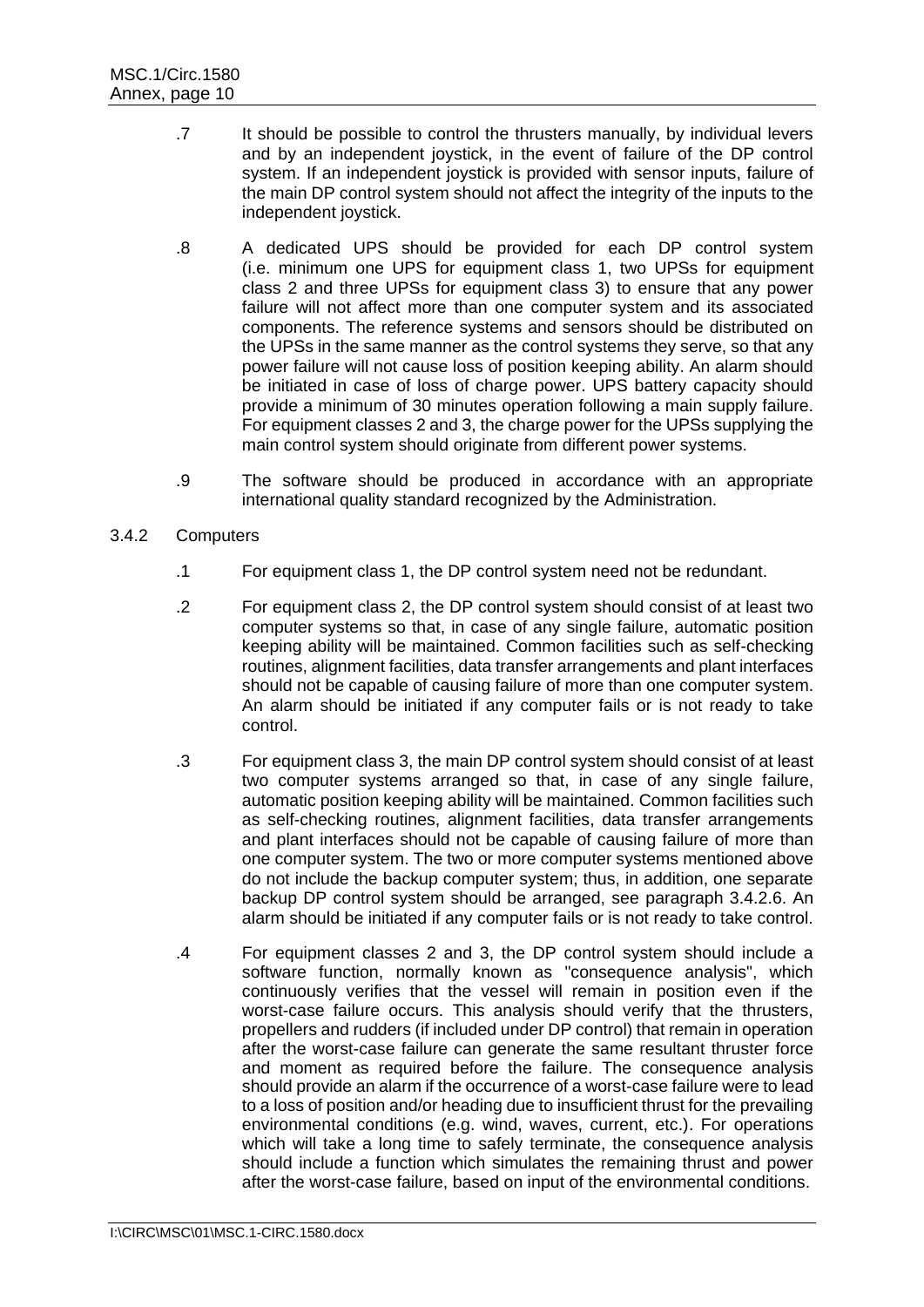- .5 Redundant computer systems should be arranged with automatic transfer of control after a detected failure in one of the computer systems. The automatic transfer of control from one computer system to another should be smooth with no loss of position and/or heading.
- .6 For equipment class 3, the backup DP control system should be in a room separated by an A-60 class division from the main DP control station. During DP operation, this backup control system should be continuously updated by input from at least one of the required sets of sensors, position reference system, thruster feedback, etc. and be ready to take over control. The switchover of control to the backup system should be manual, situated on the backup computer, and should not be affected by a failure of the main DP control system. Main and backup DP control systems should be so arranged that at least one system will be able to perform automatic position keeping after any single failure.
- .7 Each DP computer system should be isolated from other on-board computer systems and communications systems to ensure the integrity of the DP system and command interfaces. This isolation may be effected via hardware and/or software systems and physical separation of cabling and communication lines. Robustness of the isolation should be verified by analysis and proven by testing. Specific safeguards should be implemented to ensure the integrity of the DP computer system and prevent the connection of unauthorized or unapproved devices or systems.
- 3.4.3 Position reference systems
	- .1 Position reference systems should be selected with due consideration to operational requirements, both with regard to restrictions caused by the manner of deployment and expected performance in working situations.
	- .2 For equipment class 1, at least two independent position reference systems should be installed and simultaneously available to the DP control system during operation.
	- .3 For equipment classes 2 and 3, at least three independent position reference systems should be installed and simultaneously available to the DP control system during operation.
	- .4 When two or more position reference systems are required, they should not all be of the same type, but based on different principles and suitable for the operating conditions.
	- .5 The position reference systems should produce data with adequate accuracy and repeatability for the intended DP operation.
	- .6 The performance of position reference systems should be monitored and warnings should be provided when the signals from the position reference systems are either incorrect or substantially degraded.
	- .7 For equipment class 3, at least one of the position reference systems should be connected directly to the backup control system and separated by an A-60 class division from the other position reference systems.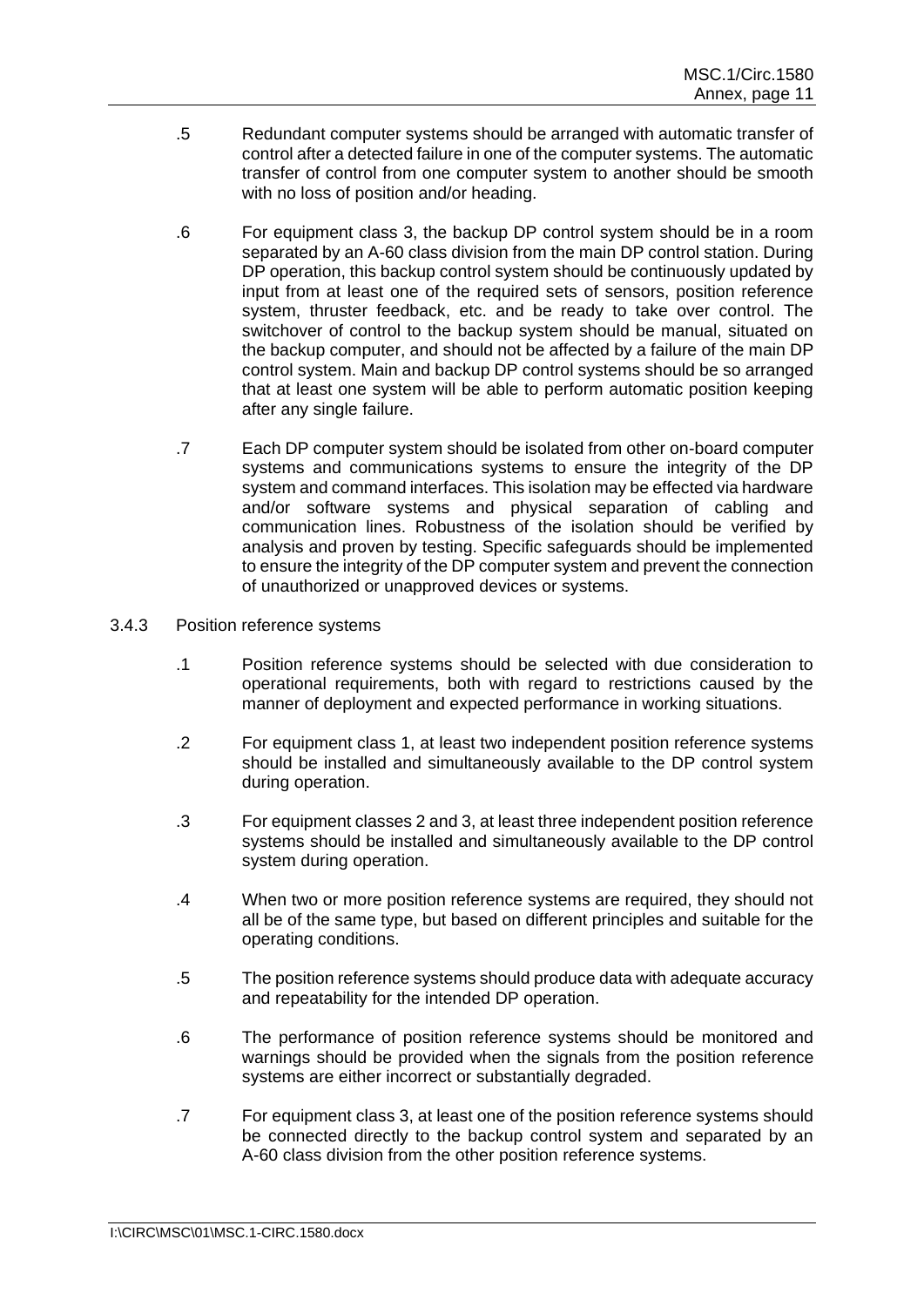#### 3.4.4 Vessel sensors

- .1 Vessel sensors should at least measure vessel heading, vessel motions and wind speed and direction.
- .2 When an equipment class 2 or 3 DP control system is fully dependent on correct signals from vessel sensors, these signals should be based on three systems serving the same purpose (i.e. this will result in at least three heading reference sensors being installed).
- .3 Sensors for the same purpose which are connected to redundant systems should be arranged independently so that failure of one will not affect the others.
- .4 For equipment class 3, one of each type of sensor should be connected directly to the backup DP control system, and should be separated by an A-60 class division from the other sensors. If the data from these sensors is passed to the main DP control system for their use, this system should be arranged so that a failure in the main DP control system cannot affect the integrity of the signals to the backup DP control system.

#### **3.5 Cables and piping systems**

3.5.1 For equipment class 3, cables for redundant equipment or systems should not be routed together through the same compartments. Where this is unavoidable, such cables may run together in cable ducts of A-60 class, the termination of the ducts included, which are effectively protected from all fire hazards except that represented by the cables themselves. Cable connection boxes may not be provided within such ducts.

3.5.2 For equipment class 2, piping systems for fuel, lubrication, hydraulic oil, cooling water and cables should be located with due regard to fire hazards and mechanical damage.

3.5.3 For equipment class 3, redundant piping systems (e.g. piping for fuel, cooling water, lubrication oil, hydraulic oil, etc.) should not be routed together through the same compartments. Where this is unavoidable, such pipes may run together in ducts of A-60 class, the termination of the ducts included, which are effectively protected from all fire hazards except that represented by the pipes themselves.

### **3.6 Requirements for essential non-DP systems**

For equipment classes 2 and 3, systems not directly part of the DP system, but which in the event of failure could cause failure of the DP system (e.g. common fire suppression systems, engine ventilation, heating, ventilation and air conditioning (HVAC) systems, shutdown systems, etc.), should also comply with relevant requirements of these Guidelines.

## **3.7 Independent joystick system**

3.7.1 A joystick system independent of the automatic DP control system should be arranged. The power supply for the independent joystick system (IJS) is to be independent of the DP control system UPSs. An alarm should be initiated upon failure of the IJS.

3.7.2 The IJS should have automatic heading control.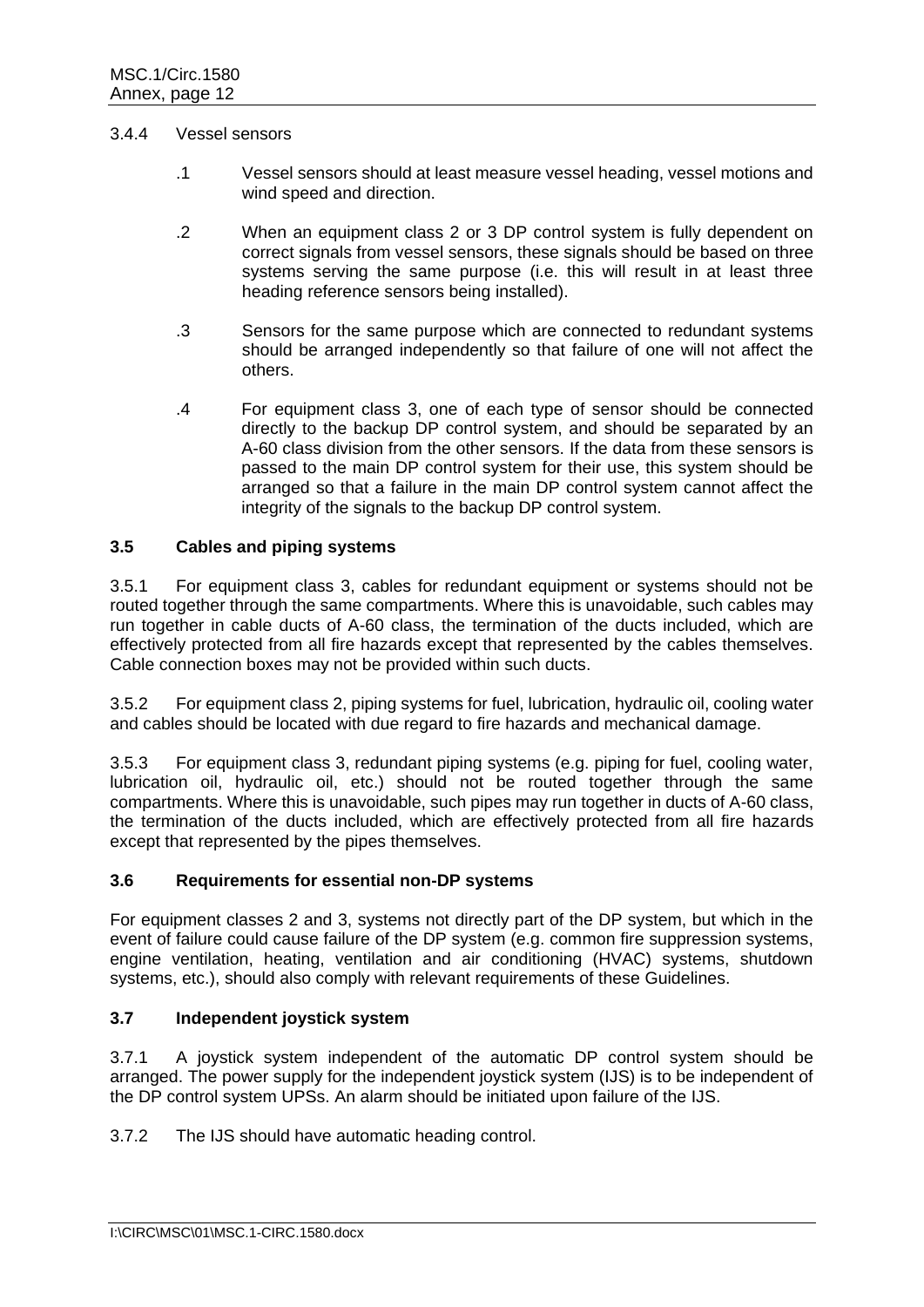## **4 OPERATIONAL REQUIREMENTS**

4.1 Before every DP operation, the DP system should be checked according to applicable vessel specific location checklist(s) and other decision support tools such as ASOG in order to make sure that the DP system is functioning correctly and that the system has been set up for the appropriate mode of operation.

4.2 During DP operations, the system should be checked at regular intervals according to the applicable vessel-specific watchkeeping checklist.

4.3 DP operations necessitating equipment class 2 or 3 should be terminated when the environmental conditions (e.g. wind, waves, current, etc.) are such that the DP vessel will no longer be able to keep position if the single failure criterion applicable to the equipment class should occur. In this context, deterioration of environmental conditions and the necessary time to safely terminate the operation should also be taken into consideration. This should be checked by way of environmental envelopes if operating in equipment class 1 and by way of an automatic means (e.g. consequence analysis) if operating in equipment class 2 or 3.

4.4 The necessary operating instructions should be kept on board.

4.5 DP capability polar plots should be produced to demonstrate position keeping capacity for fully operational and post worst-case single failure conditions. The capability plots should represent the environmental conditions in the area of operation and the mission-specific operational condition of the vessel.

4.6 The following checklists, test procedures, trials and instructions should be incorporated into the vessel-specific DP operations manuals:

- .1 location checklist (see paragraph 4.1);
- .2 watchkeeping checklist (see paragraph 4.2);
- .3 DP operating instructions (see paragraph 4.4);
- .4 annual tests and procedures (see paragraph 5.1.1.3);
- .5 initial and periodical (5-year) tests and procedures (see paragraphs 5.1.1.1 and 5.1.1.2);
- .6 examples of tests and procedures after modifications and non-conformities (see paragraph 5.1.1.4);
- .7 blackout recovery procedure;
- .8 list of critical components;
- .9 examples of operating modes;
- .10 decision support tools such as ASOG; and
- .11 capability plots (see paragraph 4.5).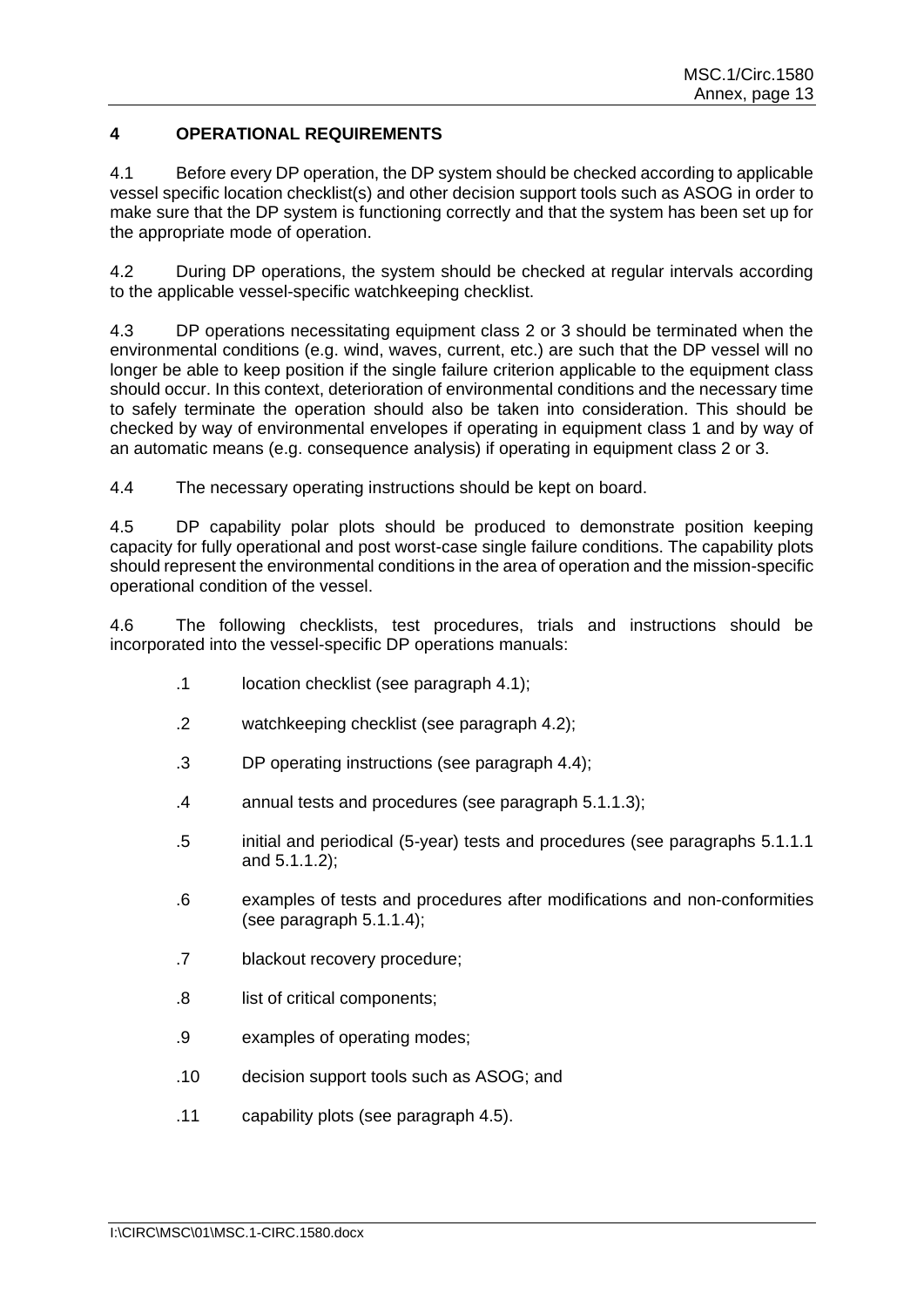### **5 SURVEYS, TESTING AND DYNAMIC POSITIONING VERIFICATION ACCEPTANCE DOCUMENT (DPVAD)**

### **5.1 Surveys and testing**

5.1.1 Each DP vessel to which the Guidelines apply should be subject to the surveys and testing specified below:

- .1 an initial survey which should include a complete survey of the DP system and FMEA proving trials for DP classes 2 and 3 to ensure full compliance with the applicable parts of the Guidelines. Furthermore it should include a complete test of all systems and components and the ability to keep position after single failures associated with the assigned equipment class. The type of tests carried out and results should be recorded and kept on board;
- .2 a periodical testing at intervals not exceeding five years to ensure full compliance with the applicable parts of the Guidelines. A complete test should be carried out as required in paragraph 5.1.1.1. The type of tests carried out and results should be recorded and kept on board;
- .3 an annual survey should be carried out within three months before or after each anniversary date of the Dynamic Positioning Verification Acceptance Document<sup>1</sup>. The annual survey should ensure that the DP system has been maintained in accordance with applicable parts of the Guidelines and is in good working order. The annual test of all important systems and components should be carried out to document the ability of the DP vessel to keep position after single failures associated with the assigned equipment class and validate the FMEA and operations manual. The type of tests carried out and results should be recorded and kept on board; and
- .4 a survey, either general or partial according to circumstances, should be carried out every time a defect is discovered and corrected or an accident occurs which affects the safety of the DP vessel, or whenever any significant repairs or alterations are made. After such a survey, necessary tests should be carried out to demonstrate full compliance with the applicable provisions of the Guidelines. The type of tests carried out and results should be recorded and kept on board.

5.1.2 For equipment classes 2 and 3, an FMEA should be carried out. This is a systematic analysis of the systems to the level of detail required to demonstrate that no single failure will cause a loss of position or heading and should verify worst-case failure design intent. This analysis should then be confirmed by FMEA proving trials. The FMEA and FMEA proving trials result should be kept on board and the FMEA should be kept updated so that it remains current.

5.1.3 These surveys and tests should be witnessed by officers of the Administration. The Administration may, however, entrust the surveys and testing either to surveyors nominated for the purpose or to organizations recognized by it. In every case, the Administration concerned should guarantee the completeness and efficiency of the surveys and testing. The Administration may entrust the company of the vessel to carry out annual and minor repair surveys according to a test programme accepted by the Administration.

-

<sup>1</sup> If a Dynamic Positioning Verification Acceptance Document is not available, the anniversary date of the initial survey should be used to determine the date of the annual survey.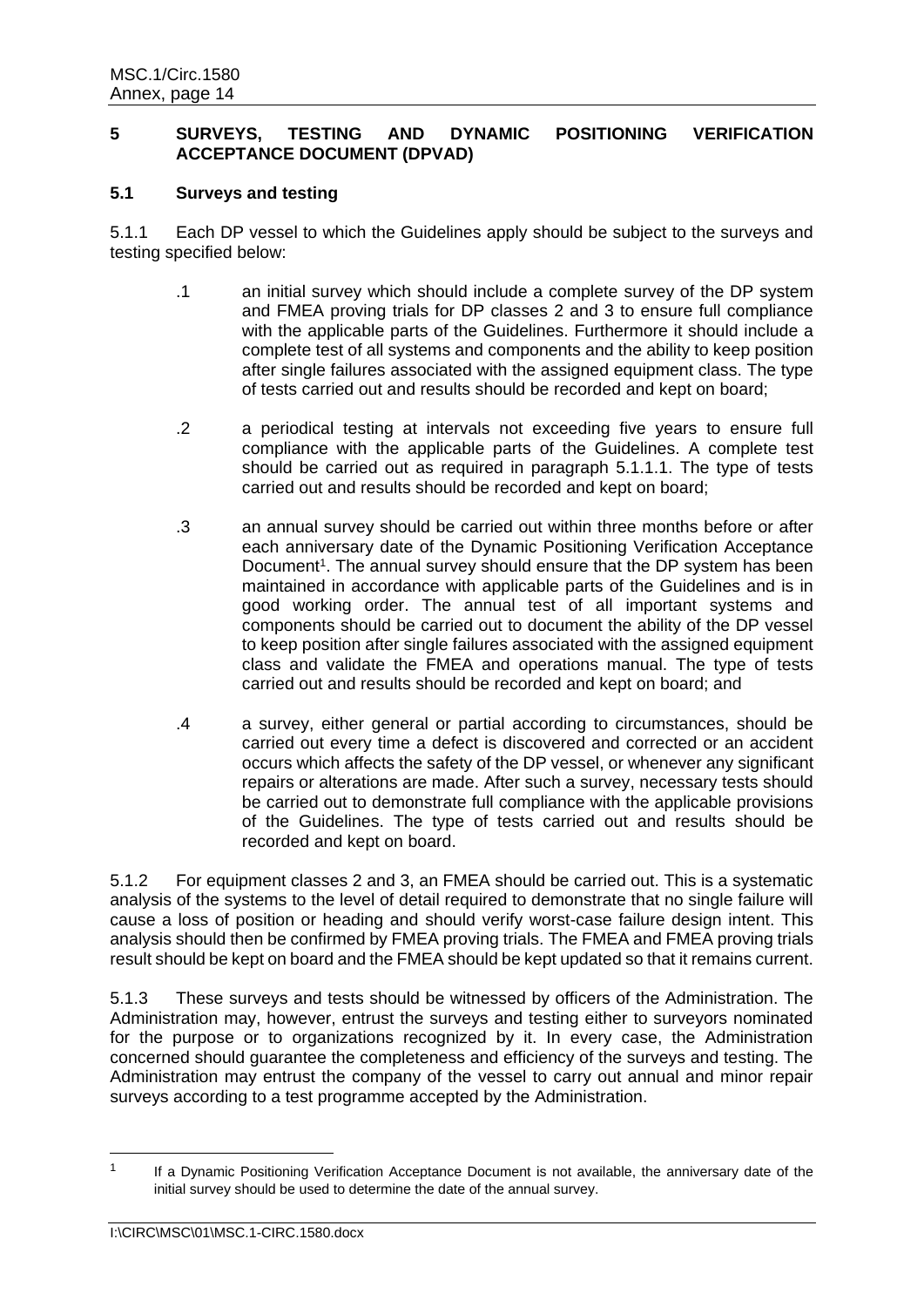5.1.4 After any survey and testing has been completed, no significant change should be made to the DP system without the sanction of the Administration, except the direct replacement of equipment and fittings for the purpose of repair or maintenance.

## **5.2 Dynamic Positioning Verification Acceptance Document (DPVAD)**

5.2.1 Compliance with these Guidelines should be verified by a DPVAD issued by or on behalf of the Administration.

5.2.2 A DPVAD should be issued, after survey and testing in accordance with these Guidelines, by the Administration or an organization recognized by it.

5.2.3 The DPVAD should be drawn up in the official language of the issuing country and in the form given in the appendix to the Guidelines. If the language used is neither English nor French, the text should include a translation into one of these languages.

5.2.4 The DPVAD is issued for a period not exceeding five years, or for a period specified by the Administration.

5.2.5 The DPVAD should cease to be valid if significant alterations have been made in the DP system equipment, fittings, arrangements, etc. specified in the Guidelines without the sanction of the Administration, except the direct replacement of such equipment or fittings for the purpose of repair or maintenance.

5.2.6 The DPVAD issued to a DP vessel should cease to be valid upon transfer of such a vessel to the flag of another country.

5.2.7 The privileges of the DPVAD may not be claimed in favour of any DP vessel unless the DPVAD is valid.

5.2.8 Results of the DPVAD tests should be readily available on board for reference.

### **6 TRAINING**

Personnel engaged in operating a DP system should have received relevant training and practical experience in accordance with the provisions of the 1978 STCW Convention, as amended, the STCW Code, as amended, and the *Guidelines for Dynamic Positioning System (DP) Operator Training* (MSC/Circ.738, as amended).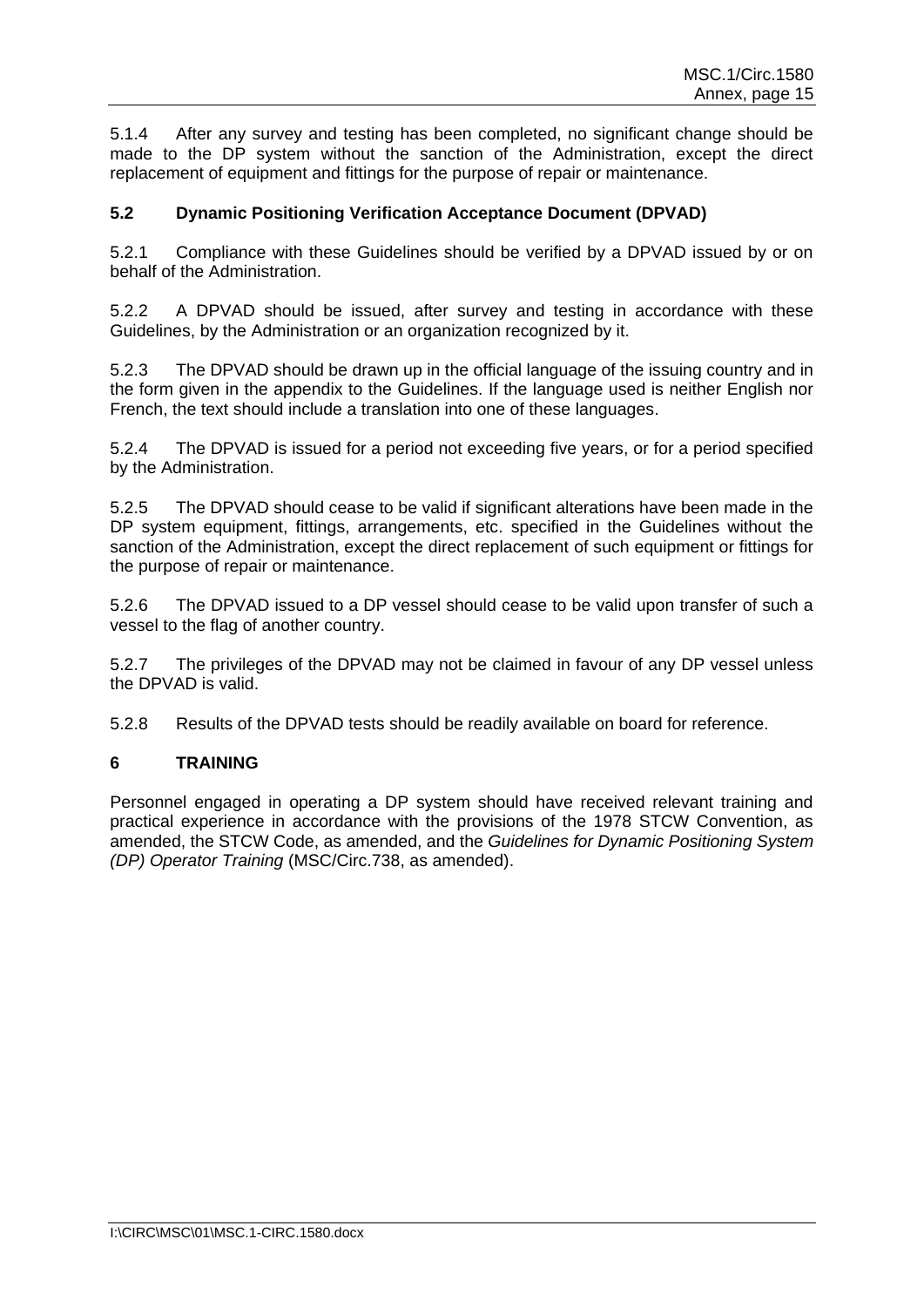### **APPENDIX**

Model Form of Dynamic Positioning Verification Acceptance Document

Dynamic Positioning Verification Acceptance Document

*(Official seal) (State)*

Issued under the provisions of the

### Guidelines for vessels with dynamic positioning systems (MSC.1/Circ.[…])

under the authority of the Government of

\_\_\_\_\_\_\_\_\_\_\_\_\_\_\_\_\_\_\_\_\_\_\_\_\_\_\_\_\_\_\_\_\_\_\_\_\_\_\_\_\_ *(full designation of the State)*

by \_\_\_\_\_\_\_\_\_\_\_\_\_\_\_\_\_\_\_\_\_\_\_\_\_\_\_\_\_\_\_\_\_\_\_\_\_\_\_\_\_\_\_\_\_\_\_\_\_\_\_\_\_\_\_\_\_\_\_\_\_\_

*(full official designation of the competent person or organization authorized by the Administration)*

| Distinctive identification<br>∥ (Name or number) | vpe | Port of<br>registry | <b>IMO</b> number |
|--------------------------------------------------|-----|---------------------|-------------------|
|                                                  |     |                     |                   |

Date on which keel was laid or vessel was at similar stage of construction<sup>\*</sup> or on which major conversion was commenced\* ........................................................................

THIS IS TO CERTIFY that the above-mentioned vessel has been duly documented, surveyed and tested in accordance with the Guidelines for vessels with dynamic positioning systems (MSC.1/Circ.[…]) and found to comply with the Guidelines.

The vessel is allowed to operate in DP Equipment Class ...................................... and in lower equipment classes.

This document is valid until ..................................................................................... unless terminated by the Administration, provided that the vessel is operated, tested and surveyed according to the provisions in the Guidelines and the results are properly recorded.

Issued at ................................................................................................................

*(Place of issue of document)*

……………….. ………………………………………………………………….. *(Date of issue) (Signature of authorized official issuing the certificate)*

………………………………………………………………. *(Seal or stamp of the issuing authority, as appropriate)*

<sup>-</sup>Delete as appropriate.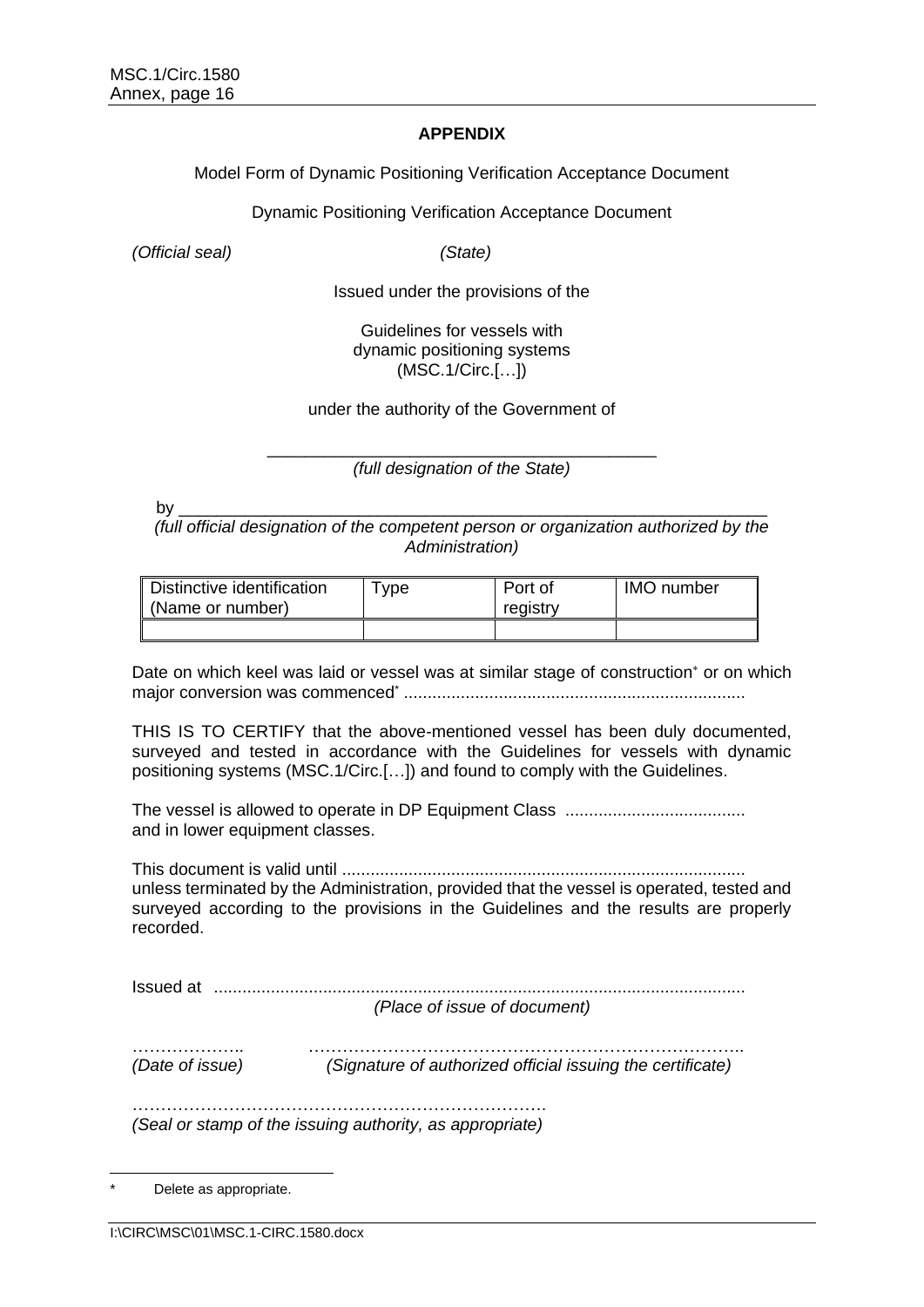## **LIST OF EXEMPTIONS AND EQUIVALENTS**

(refer to paragraphs 5 and 6 of the preamble of the Guidelines)

- -
- - -
- -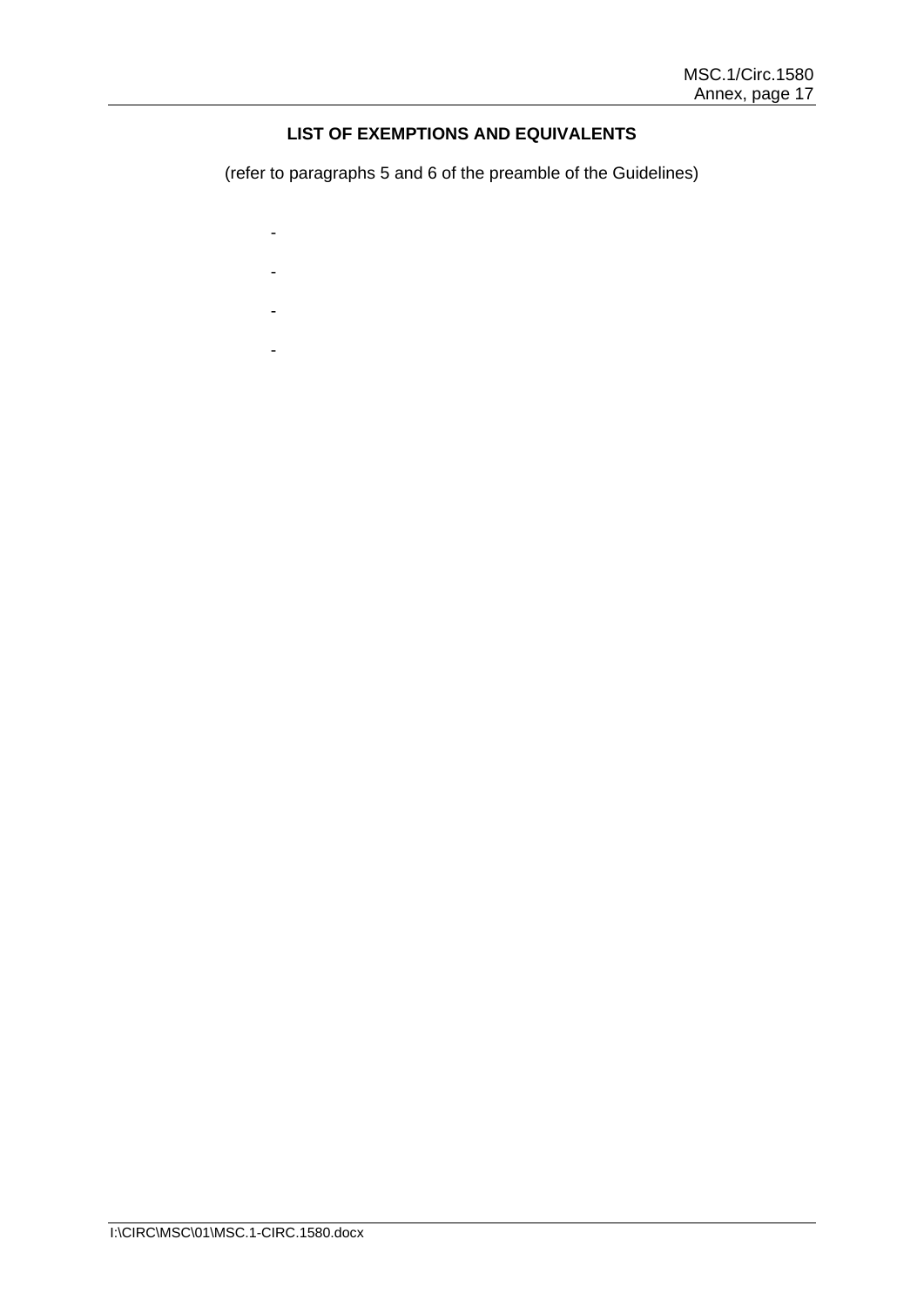#### **LIST OF MAIN SYSTEMS AND COMPONENTS COVERED BY DPVAD<sup>2</sup>**

- -
- -
- 
- -
- -
- 
- -
- -
- 
- -
- -

 $\overline{2}$ All main systems and components comprising the dynamic positioning system should be recorded to account for overall system composition and design. Such records should readily facilitate cross-referencing to drawings, schematics, and/or other system diagrams. System and component updates introduced after the date of DPVAD issuance should be recorded only after proper testing/validation has been verified and found acceptable to the designated authority.